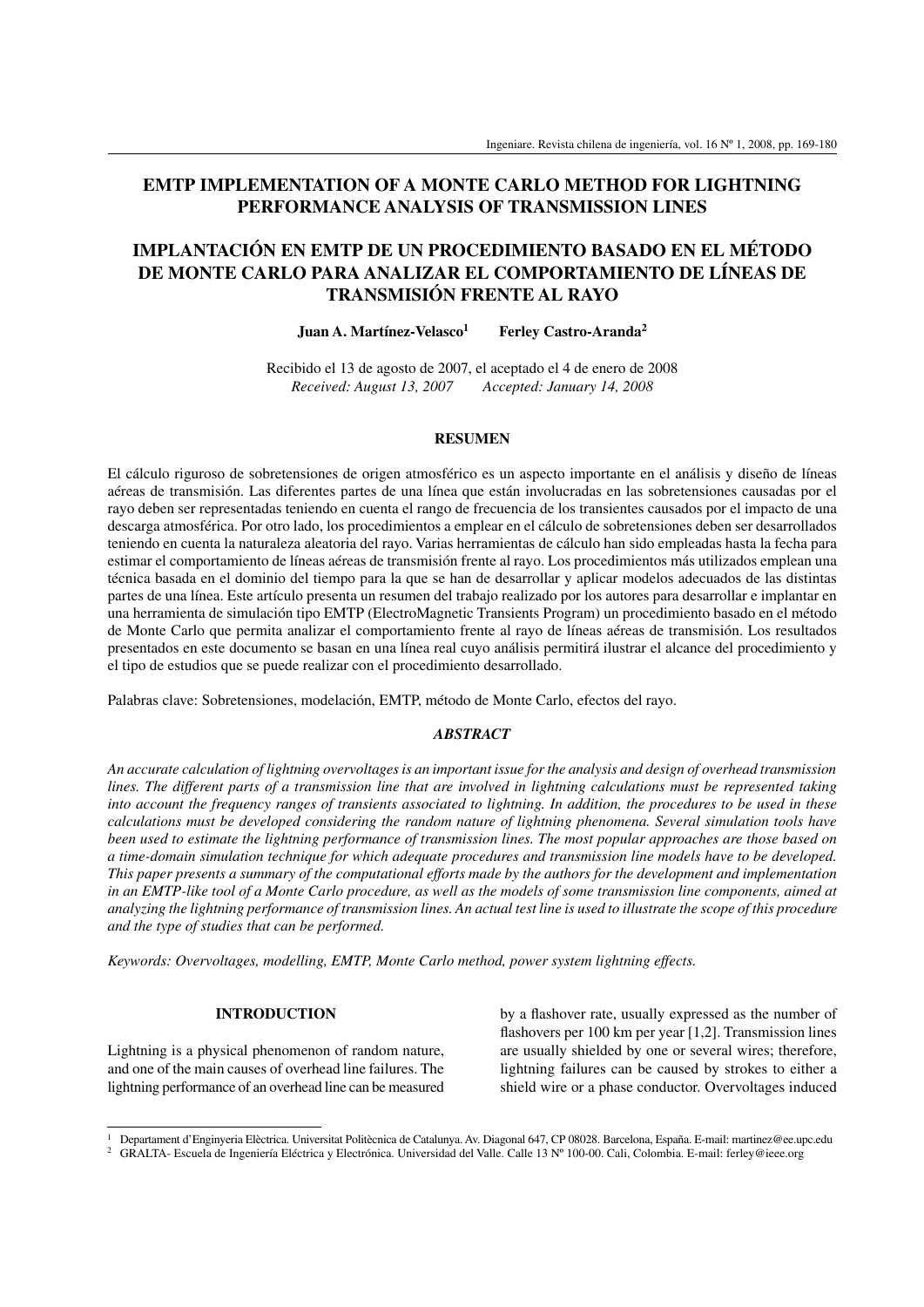by strokes to ground can be neglected. Shielding failures cannot be totally prevented, but the number of strokes to phase conductors is usually very low. The flashover rate of a transmission line is therefore divided into the Backflashover Rate (BFOR) and the Shielding Failure Flashover Rate (SFFOR). To obtain both quantities an incidence model is required to discriminate strokes to shield wires from those to phase conductors and those to ground.

Due to the random nature of lightning, the flashover rate calculation must be based on a statistical approach. On the other hand, lightning overvoltage calculations are generally performed by applying a time-domain technique and using adequate models for the frequency ranges associated to lightning transients, although other approaches based on a frequency-domain technique can be also considered [3-5].

The application of a Monte Carlo method is the usual procedure method for this purpose. Such procedure may consist of the following steps: generation of random numbers to obtain those parameters of the lightning stroke and the overhead line of random nature; application of an incidence model to deduce the point of impact of every lightning stroke; calculation of the overvoltage generated by each stroke, depending on the point of impact; calculation of the flashover rate [6].

This paper is aimed at detailing the main computational aspects of the procedure and models developed by the authors for assessment of the lightning performance of overhead transmission lines [6-9]. A Monte Carlo procedure and new models for representing several parts of a transmission line in lightning overvoltage calculations have been implemented in the ATP package. ATP is an acronym that stands for Alternative Transients Program, and it is a well known member of the EMTP (ElectroMagnetic Transients Program) family [10].

This document has been organized as follows. The next section includes a summary on the models used for representing the transmission line in lightning overvoltage calculations. The four subsequent sections present respectively lightning characterization, as assu-med in this paper, the main features of the developed Monte Carlo procedure, ATP solution methods and the capabilities of the procedure implemented in ATP. The results derived from the application of the Monte Carlo procedure as well as the main conclusions of this paper are presented in the last sections.

# **MODELING FOR LIGHTNING OVERVOLTAGE CALCULATIONS**

The models used to represent the different parts of the transmission line involved in overvoltage calculations are detailed in the following paragraphs. For more information on the guidelines to be considered for representation of overhead transmission lines in lightning studies see [11-13].

- 1) Shield wires and phase conductors of the transmission line can be modeled by three or more spans at each side of the point of impact. A rigorous representation of each span should be based on a multi-phase frequencydependent untransposed distributed-parameter line model. However, for lightning over-voltage calculations, a constant parameter line model can be accurate enough [12]. In this paper line parameters are constant and calculated at 500 kHz.
- 2) The line termination at each side of the above model, needed to avoid reflections that could affect the simulated overvoltages around the point of impact, is represented by a long enough section, whose parameters are also calculated at 500 kHz.
- 3) Several models have been proposed to represent transmission line towers; they have been developed using a theoretical approach or based on an experimental work [7]. The simplest representation is a lossless distributed-parameter transmission line, characterized by a surge impedance and a travel time. This model can suffice for lines with towers shorter than 50 m [1].
- 4) Phase voltages at the instant at which the lightning stroke impacts the line have to be included in calculations; their values are deduced by randomly determining a phase reference angle.
- 5) A lightning stroke is represented as an ideal current source (infinite parallel impedance) whose parameters, as well as its polarity and multiplicity, are randomly determined according to the distribution density functions recommended in the literature [1, 14-15]. See next section for more details.
- 6) The representation of insulator strings relies on the application of the leader progression model [1, 16-17], which can be used to account for non-standard lightning voltages. According to this model, the flashover mechanism consists of three steps: corona inception, streamer propagation and leader propagation. When the applied voltage exceeds the corona inception voltage, streamers propagate along the insulator string; if the voltage remains high enough, these streamers will become a leader channel. A flashover occurs when the leader crosses the gap between the cross-arm and the conductor. Therefore, the total time to flashover can be expressed as follows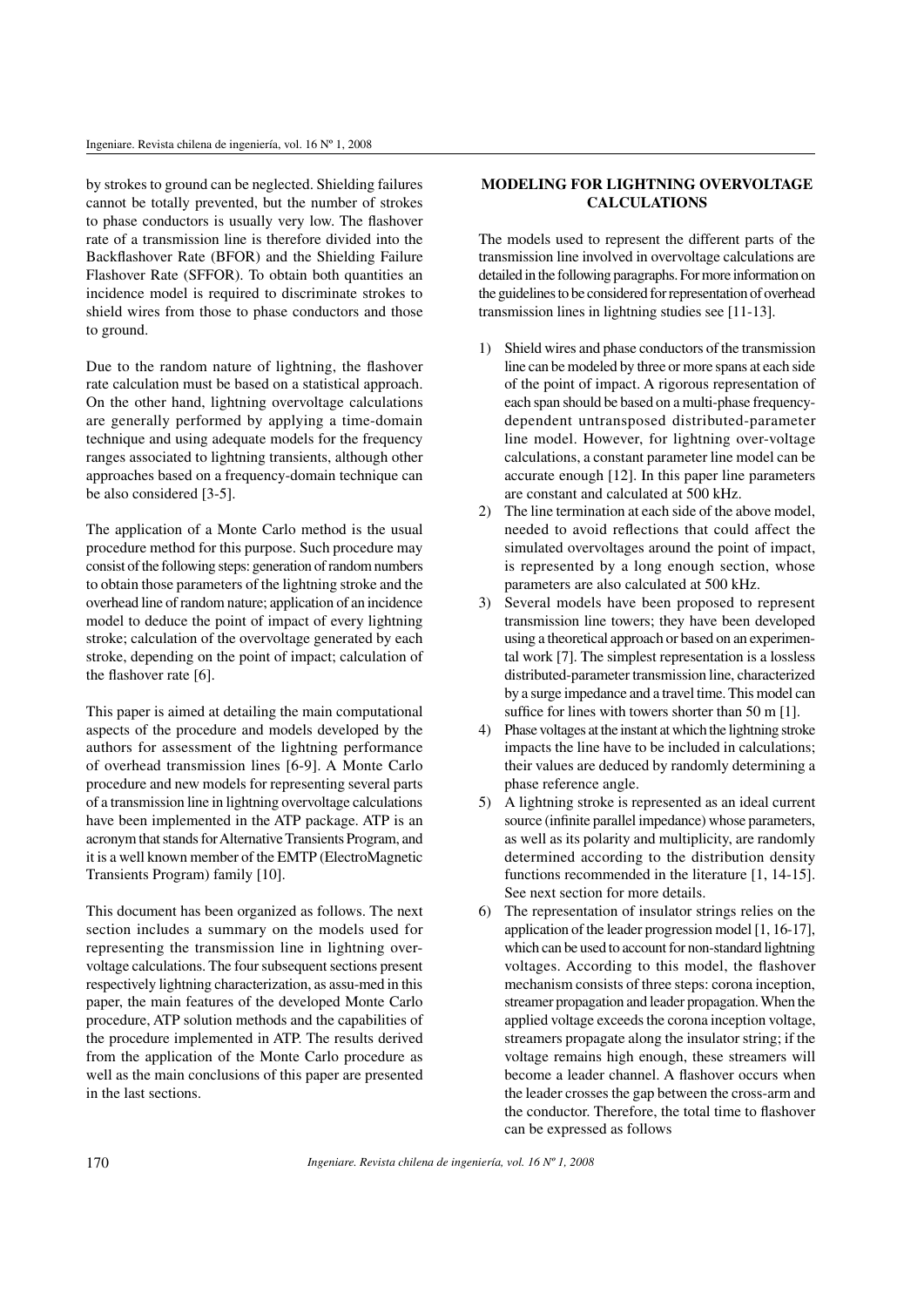$$
t_t = t_c + t_s + t_l \tag{1}
$$

where  $t_c$  is the corona inception time,  $t_s$  is the streamer propagation time and  $t<sub>l</sub>$  is the leader propagation time. Usually  $t_c$  is neglected because it is very short in comparison to the other two times. According to [17], *t s* can be calculated as follows

*t*

$$
t_s = \frac{E_{s0}}{1.25E - 0.95E_{s0}}\tag{2}
$$

where  $E_{50}$  is the average gradient at the critical flashover voltage and  $E$  is the maximum gradient in the gap before breakdown. The leader propagation time,  $t<sub>l</sub>$ , can be obtained from the following equation

$$
\frac{dl}{dt} = k_l V(t) \left[ \frac{V(t)}{g - l} - E_{l0} \right]
$$
 (3)

where  $V(t)$  is the voltage across the gap,  $g$  is the gap length,  $l$  is the leader length,  $E_{j0}$  is the critical leader inception gradient, and  $k_l$  is a leader coefficient. The leader propagation stops if the gradient in the unbridged part of the gap falls below  $E_{l0}$ .

7) Footing impedance modeling is a critical aspect. A nonlinear frequency-dependent representation is required to obtain an accurate simulation [18, 19]. Since the information needed to derive such a model is not always available, a lumped nonlinear resistance is usually chosen for representing the footing impedance, although it cannot be always adequate. The value of this resistance is approximated by the following expression [1, 11, 20]

$$
R_T = \frac{R_o}{\sqrt{1 + I/I_g}}\tag{4}
$$

where  $R_o$  is the footing resistance at low current and low frequency, *I* is the stroke current through the resistance, and  $I_g$  is the limiting current to initiate sufficient soil ionization, which is given by

$$
I_g = \frac{E_0 \rho}{2\pi R_o^2} \tag{5}
$$

being  $\rho$  the soil resistivity (ohm-m) and  $E_0$  the soil ionization gradient (400 kV/m, [19]).

# **LIGHTNING STROKE CHARACTERIZATION**

The following paragraphs detail the most important aspects to be considered for a full characterization of lightning flashes. For a more complete characterization and an updated bibliography on this subject see [14] and [15].

#### **Polarity**

Most lightning flashes are of negative polarity. The incidence of positive flashes increases during winter, although very rarely their percentage exceeds 10% [14, 15].

#### **Multiplicity**

Negative flashes can consists of multiple strokes, while positive flashes have usually a single stroke. Very different percentages of single-stroke flashes have been reported in the literature, see [14, 21-22]. Less than 10% of positive flashes have multiple pulses  $[15]$ ; however, since the number of recorded positive flashes is too low, it is usually assumed they are single-stroke flashes.

#### **Return-Stroke Waveform**

A concave waveform, with no discontinuity at *t=*0, is an accurate representation of the wave front of a negative return stroke. Several expressions have been proposed for such a form, being the so-called Heidler model one of the most widely used, see figure 1 [23]. It is given by the following expression:

$$
i(t) = \frac{I_p}{\eta} \frac{k^n}{1 + k^n} e^{-t/\tau^2}
$$
 (6)

where  $I_p$  is the peak current,  $\eta$  is a correction factor of the peak current, *n* is the current steepness factor,  $k = t/\tau_1$ , while  $\tau_1$ ,  $\tau_2$  are respectively time constants determining current rise and decay time [23].



Figure 1. Parameters of a return stroke – Concave waveform.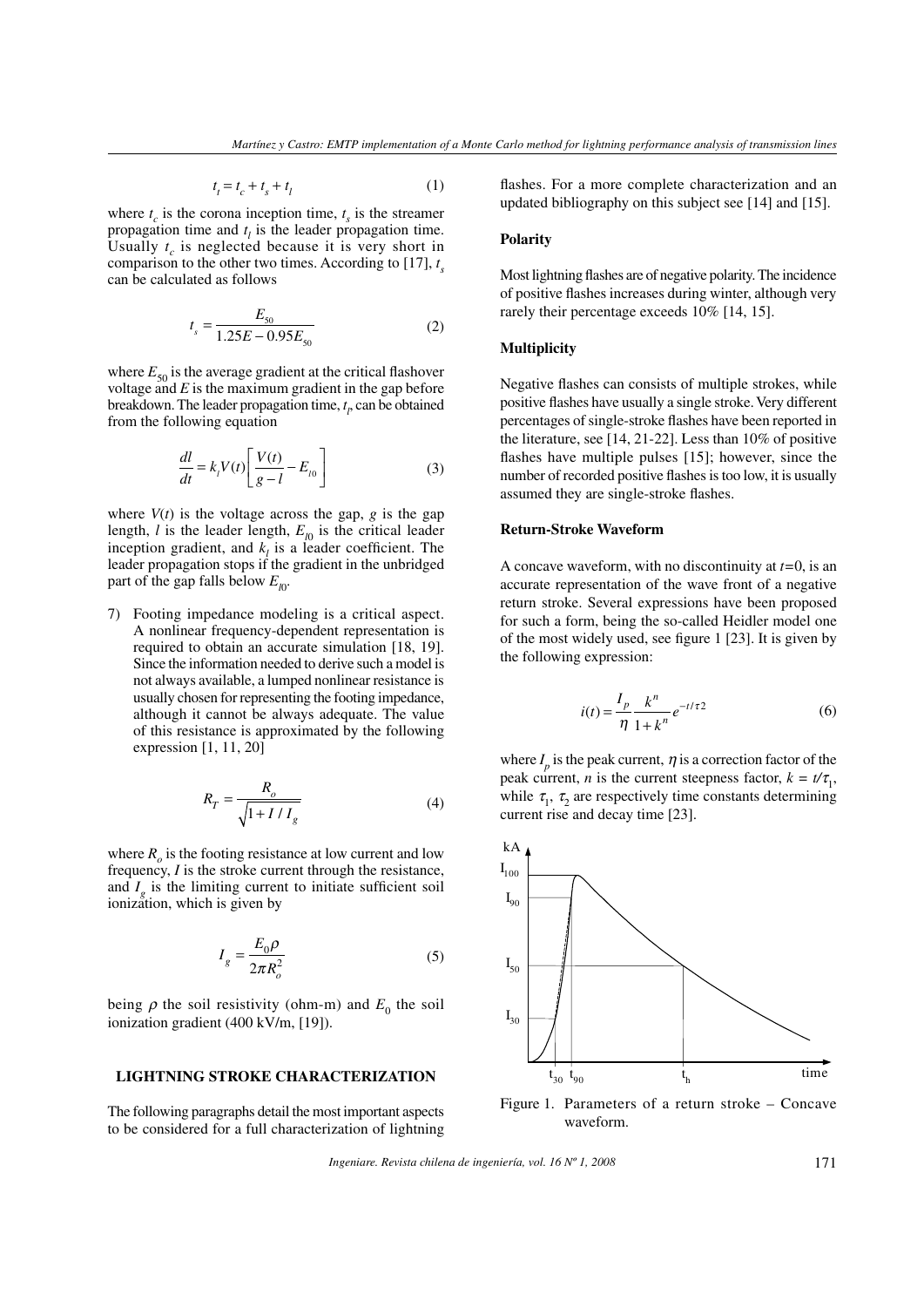Main parameters used to define this waveform in the present work are the peak current magnitude,  $I_{100}$ , the rise time,  $t_f$  (= 1.67 ( $t_{90} - t_{30}$ )), and the tail time,  $t_h$ , i.e. the time interval between the start of the wave and the 50% of the peak current on tail.

Reported waveforms for the first negative stroke show some differences in the peak zone with respect the waveform depicted in figure 1 [15, 16]. Negative subsequent strokes do not show a very pronounced concavity of the wavefront [15], and they can be represented with enough accuracy by the Heidler model.

Although positive return strokes do not have enough common features to produce an acceptable waveform [15], the above waveform can be also used to represent them.

#### **Probability Distribution of Return-Stroke Parameters**

The statistical variation of the lightning stroke parameters can be approximated by a log-normal distribution, with the following probability density function [15]

$$
p(x) = \frac{1}{\sqrt{2\pi} x \sigma_{\ln x}} \exp\left[-\frac{1}{2} \left(\frac{\ln x - \ln x_m}{\sigma_{\ln x}}\right)^2\right]
$$
(7)

where  $\sigma_{\ln x}$  is the standard deviation of ln*x*, and  $x_m$  is the median value of *x*.

The joint probability density function of two stroke parameters can be expressed as follows

$$
p(x, y) = \frac{\exp\left[\frac{-0.5}{1 - \rho_c^2} \left(f_1 - f_2 + f_3\right)\right]}{2\pi xy \sigma_{\ln x} \sigma_{\ln y} \sqrt{1 - \rho_c^2}}
$$
(8a)

being

$$
f_1 = \left(\frac{\ln x - \ln x_m}{\sigma_{\ln x}}\right)^2 \tag{8b}
$$

$$
f_2 = 2\rho_c \left( \frac{\ln x - \ln x_m}{\sigma_{\ln x}} \right) \left( \frac{\ln y - \ln y_m}{\sigma_{\ln y}} \right)
$$
 (8c)

$$
f_3 = \left(\frac{\ln y - \ln y_m}{\sigma_{\ln y}}\right)^2 \tag{8d}
$$

and  $\rho_c$  the coefficient of correlation.

If *x* and *y* are independently distributed, then  $\rho_c = 0$ , and  $p(x, y) = p(x)p(y)$ .

## **Return-Stroke Parameters**

Although negative flashes have multiple strokes, only the first and the second strokes are of concern for transmission insulation levels; i.e. peak current magnitudes of the third and the subsequent strokes are much lower than those of the previous strokes and they do not represent a threat to transmission lines. In addition, only an accurate knowledge of the parameters of the first negative stroke can be crucial for transmission lines with rated voltage 400 kV and above [8]. Since the test line analyzed in this paper is an actual 400 kV transmission lines, only results derived from assuming single-stroke flashes are presented.

The peak current magnitudes of positive strokes are larger than those of negative polarity, while their front and tail times are much longer. In addition, they present a seasonal variation: the number of positive flashes increases during winter [24, 25], when their statistical parameters are very different from those of negative flashes. However, the same conclusion is derived when comparing winter positive flashes to summer positive flashes, whose parameters are similar to those of negative strokes. Due to this seasonal variation and to the uncertainties related to the percentages of positive and negative flashes, the calculation of flashover rates will be performed by separating positive and negative polarity flashes; that is, only positive or negative polarity flashes will be assumed when estimating flashover rates.

## **MONTE CARLO PROCEDURE**

The following paragraphs detail the most important aspects of the procedure implemented in ATP, for the analysis of the lightning performance of transmission lines [6].

- 1) The values of random variables and parameters are estimated. This step includes the calculation of the parameters of the lightning stroke (peak current, rise time, tail time, and location of the leader channel), the phase conductor voltages, the footing resistance and the insulator strength.
- 2) The last step of a return stroke is determined by the electrogeometric model, see figure 2 [1]. The values of the striking distances are calculated according to the following expressions

$$
r_c = \alpha \cdot I_p^{\gamma} \qquad r_g = \beta \cdot r_c \tag{9}
$$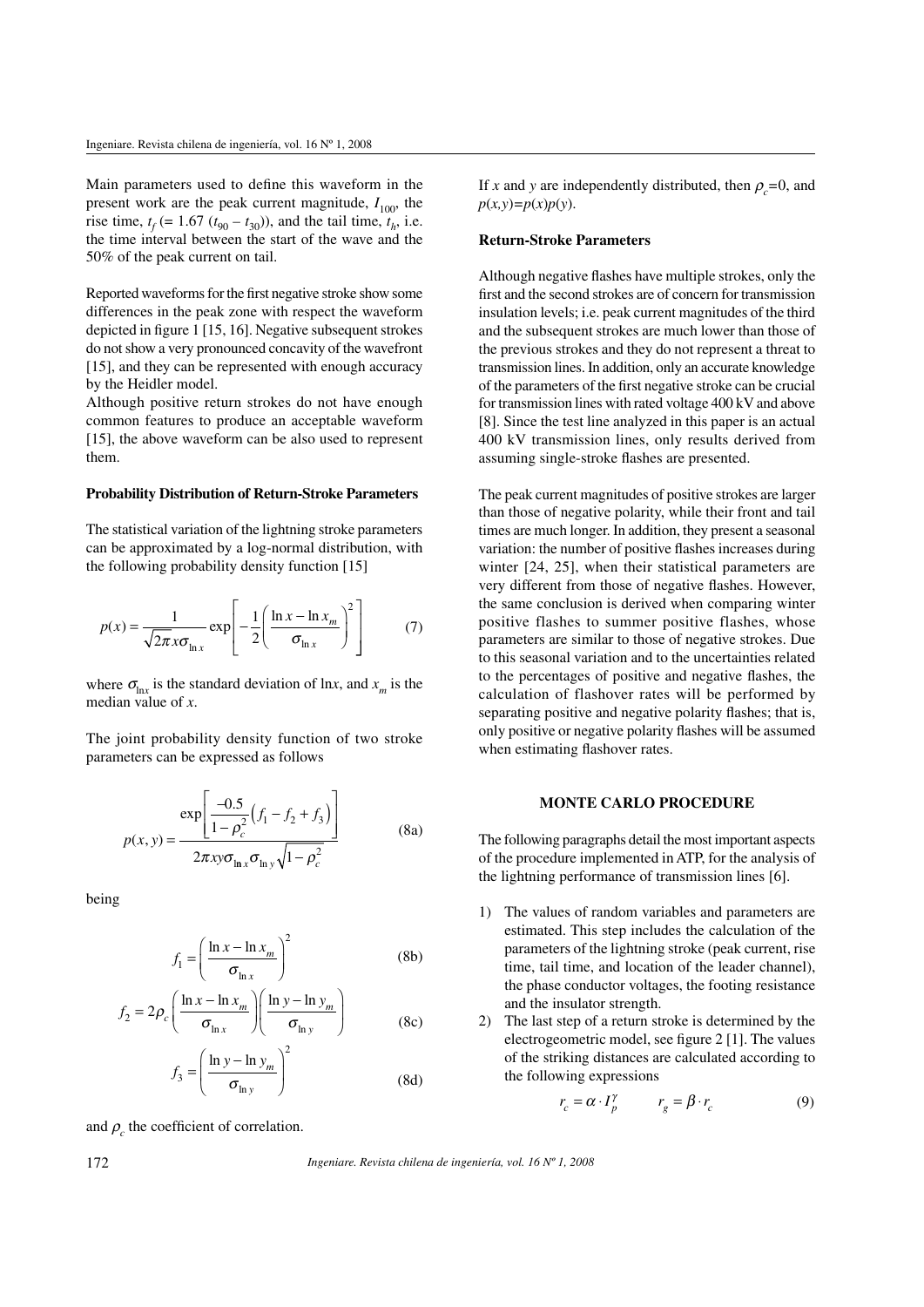where  $\alpha$  and  $\gamma$  are constants that depend on the object,  $\beta$  is a constant that depend on the electrogeometric model and  $I_p$  is the stroke current [1, 2].



Figure 2. Application of the electrogeometric model.

- 3) Overvoltage calculations are performed once the point of impact has been determined. The only difference between models for backflash and shielding failure simulations is the node to which the current source that represents the stroke must be connected. Overvoltages caused by nearby strokes to ground are not simulated, since their effect can be neglected for transmission insulation levels.
- 4) If a flashover occurs in an insulator string, the counter is increased and the flashover rate updated.
- 5) The convergence of the Monte Carlo method is checked; the procedure is stopped when the calculated probability density functions of all random variables match their theoretical functions within the specified error.

# **ATP SOLUTION METHODS, CAPABILITIES AND APPLICATIONS**

The ATP was originally developed for simulation of electromagnetic transients in power systems. A transient simulation is carried out with a fixed time step selected by the user, using the trapezoidal rule of integration and the Bergeron's method. However, the program can also be used to perform AC steady state calculations, to obtain system impedance as a function of the frequency and to calculate harmonic power flows. Solution methods to solve systems with nonlinear components have been also implemented [10].

The program can represent control systems and interface them with an electric network. Several non-simulation supporting routines are also available to create model data files. These supporting routines can be used for computation of line parameters or derivation of coupled RL matrix aimed at representing multi-phase, multiwinding transformers.

The ATP package is integrated by at least three tools: ATPDraw, a graphical preprocessor for creating/editing input files; TPBIG, the main engine for transients and harmonics simulations; one postprocessor for plotting simulation results. ATPDraw is an interactive program that can act as a shell for the whole package: users can control the execution of all programs integrated in the package from ATPDraw. Standard components are supported by this tool, although users can create custommade objects based on ATP capabilities. Figure 3 shows a schematic diagram of the connectivity between simulation capabilities, supporting routines, external programs and all types of files.

ATP capabilities allows users to simulate a data case several times before deactivating the program, change parameters of the system under simulation according to a given law, disconnect or activate some components, and carry out some calculations by using external programs. In addition, it is possible to modify "on line", if required, the simulation time or the number of runs.

The usage of the ATP package is based on the following concepts [26]:

- 1) *Multiple run option*: A data case can be simulated as many times as needed, while changes are introduced into the system at every run. This option is known as Pocket Calculator Varies Parameters (PCVP) [27]. It can be used to perform statistical and sensitivity studies. However, it can also be used in many other applications. After the target of the study has been set, this option can be used to run the case as much as required while one or several parameters are gradually adjusted or the system topology is modified, until the target is reached.
- 2) *Open system*: A link to external programs/tools can be established before, during and after a simulation to take advantage of the capabilities of these tools and to add or test new capabilities. This option can be used, for instance, to link the ATP to MATLAB and take advantage of its toolboxes, or to run a custom-made program that can derive the parameters of a power component using a data conversion procedure not yet implemented in the package.
- 3) *Data symbol replacement*: \$PARAMETER is a declaration that can be used to replace data symbols of arbitrary length prior to a simulation [27]. Up to three replacement modes can be used: simple character replacement (one string is replaced by other with the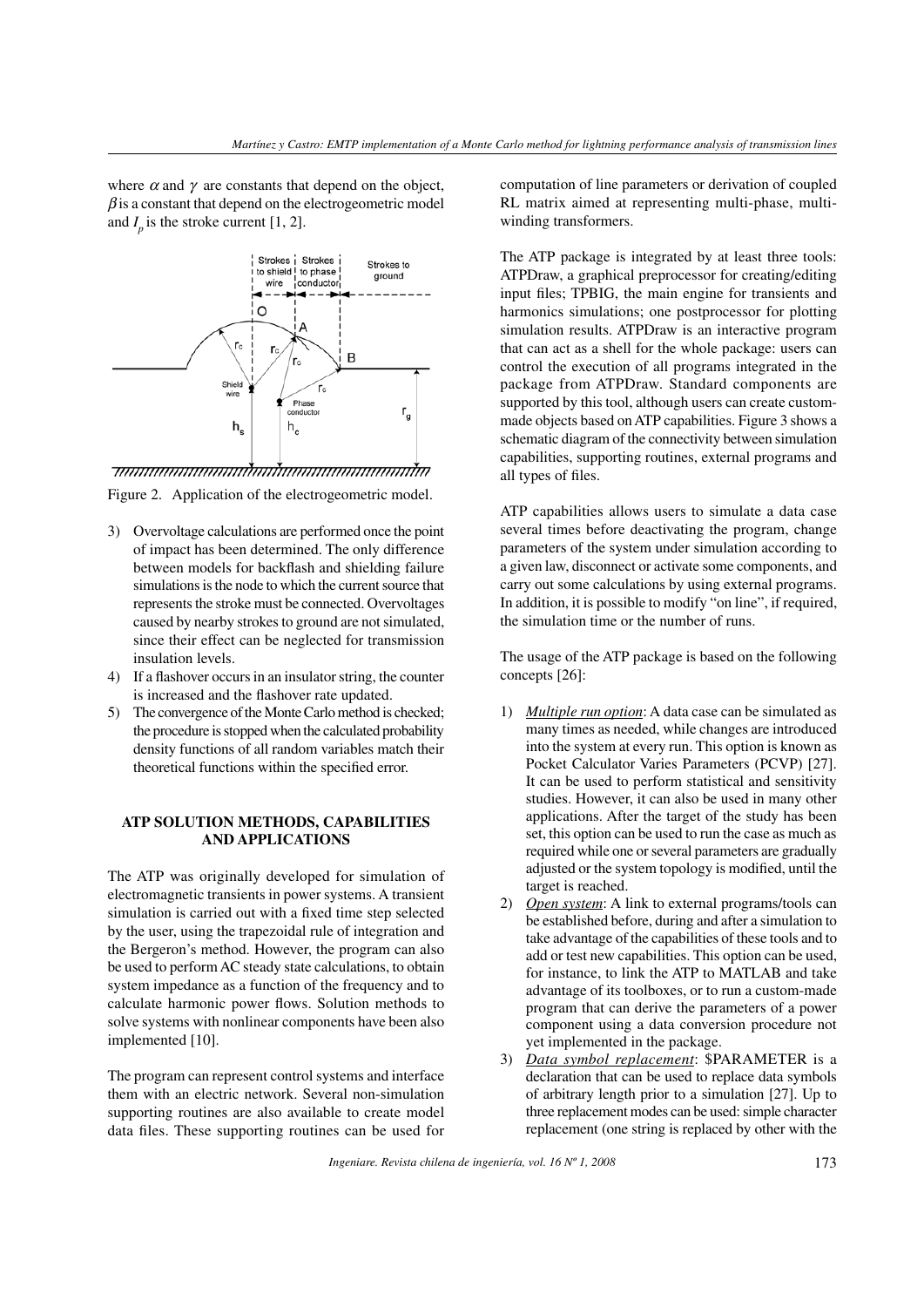same length), mathematical replacement (string is replaced by a number deduced from a mathematical formula), integer serialization (used to encode strings within a DO loop). Conditional branching (IF-THEN-ENDIF) is a built-in feature that can be used to select between two or more choices.

- 4) *Data module*: ATP-coded templates have been used in the past for the development of data modules that could facilitate the tool use by beginners, or to simplify the use of power components and extend modelling capabilities to more complex equipment [27]. Custommade models are represented by a module and its associated ATPDraw icon. The development of new modules relies on the routine Data Base Module, but other ATP capabilities can be used to perform simple calculations with module arguments, to decide what parts of a module can be activated at a given run, or what parts should be deactivated.
- 5) *Custom-made model/routine*: They are based on a feature known as TACS Type-69. Although it was developed for implementation of compiled custommade functions that could be embedded into a control unit, it can also be used for the development of new routines (e.g. the calculation of random variables) or models (e.g. an insulator string representation based on the leader propagation model).
- 6) *Interactivity*: Several simulation modules will be usually involved in a general procedure. Interactivity between them is critical as calculations will be performed in several modules. The connectivity between a power system and a control section to pass variables in both ways has been an ATP feature since the earliest development of control capabilities. However, it has been the possibility of passing also parameters what has added flexibility to some of the capabilities described above and increased the type of applications.



Figure 3. ATP simulation modules and supporting routines.

The applications that can be covered by the ATP can be grouped as follows [26]:

- Time-domain simulations: They are generally used for simulation of transients, such as switching or lightning overvoltages. However, they can also be used for analyzing harmonic distortion.
- w *Frequency-domain simulations*: ATP capabilities can be used to obtain the driving point impedance at a particular node versus frequency, detect resonance conditions, design filter banks or analyze harmonic propagation.
- Sensitivity analysis: It is usually performed to evaluate the relationship between variables and parameters. When one or more parameters cannot be accurately specified, this analysis will determine the range of values for which they are of concern.
- Statistical studies: Several ATP capabilities can be combined to perform all types of Monte Carlo simulations.

# **IMPLEMENTATION OF THE MONTE CARLO PROCEDURE**

Figure 4 shows the flowchart of the procedure implemented in ATP when the lightning performance of the test line is analyzed by assuming that only single-polarity singlestrokes are produced. The ATP capabilities that were used in the development and application of this procedure are listed below.

- The multiple-run option is used to perform all the runs required by the Monte Carlo method. The procedure can be stopped when either the convergence is achieved or the maximum number of runs is reached.
- A compiled routine was developed and embedded into the source code to obtain the values of the random variables/parameters that must be generated at every run according to the probability distribution function assumed for each one. The generation of random numbers is based on a linear congruential multiplicative generator with a loop of sequences greater than 2<sup>144</sup> [28, 29]. Table 1 lists the type of function assumed for each variable or parameter of random nature. For more information on the algorithms to be used for each density function, see [30]. Doing so, the routine can be treated as a built-in capability.
- Phase-to-ground voltages across insulators are continuously monitored; when the voltage stress in a single phase exceeds the strength, the flashover counter is increased and the simulation is stopped. That is, every run has a different simulation time, depending on insulator string behavior and the maximum front time of lightning strokes.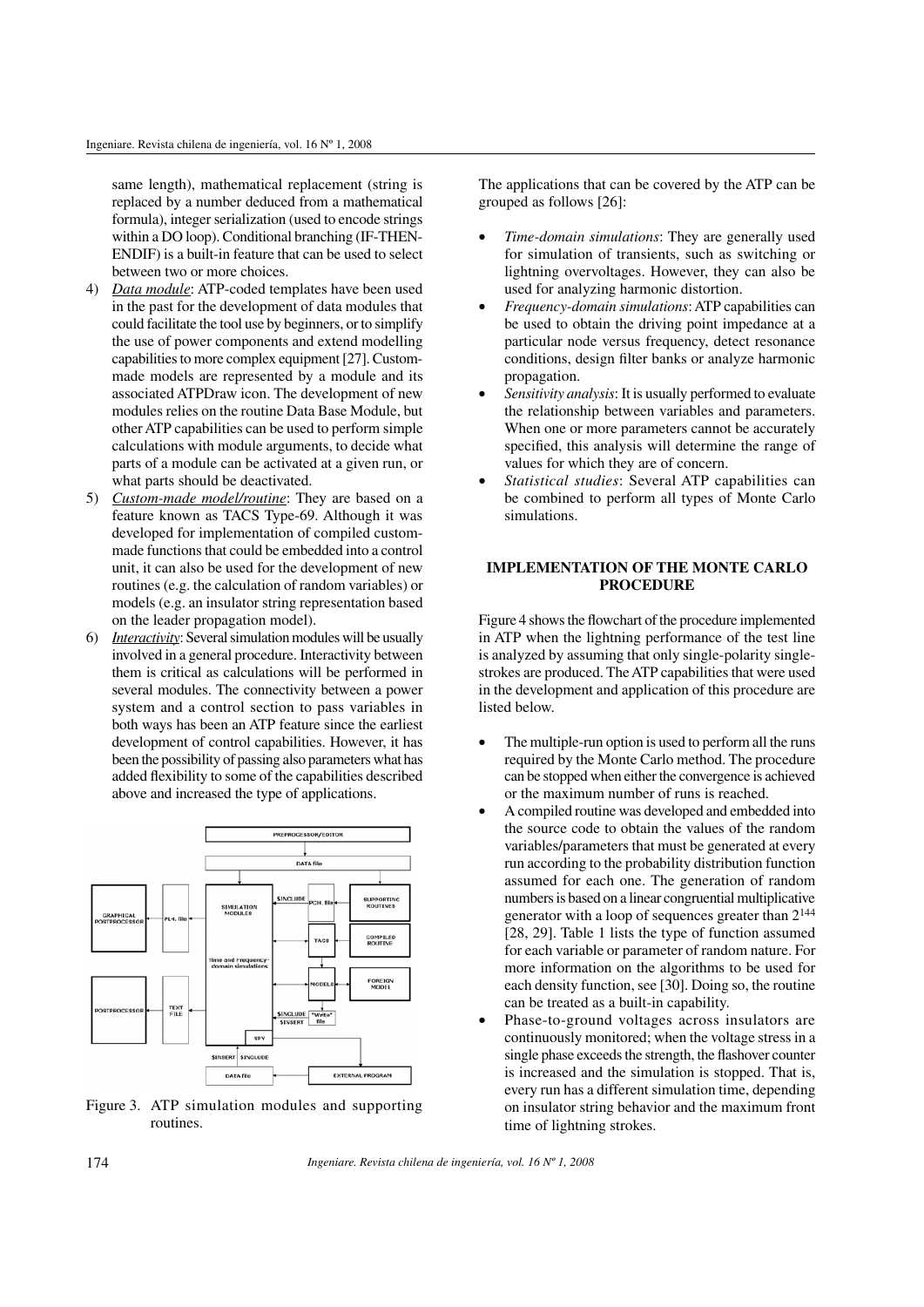

Figure 4. Diagram of the Monte Carlo procedure.

|  |  |  |  |  | Table 1. Probability Density Functions. |
|--|--|--|--|--|-----------------------------------------|
|--|--|--|--|--|-----------------------------------------|

| Parameter/Variable                                 | Probability density<br>function |
|----------------------------------------------------|---------------------------------|
| Ground coordinates of the<br>return stroke channel | Uniform                         |
| Return stroke parameters                           | Log-normal                      |
| Phase conductor reference<br>angle                 | Uniform                         |
| Insulator string parameters                        | Weibull                         |
| Footing resistance                                 | Normal                          |

The Monte Carlo procedure is stopped when the maximum number of runs, specified by the user, is reached or when the probability density functions of all the random variables match their theoretical

functions within the specified error. In this work, the resulting and theoretical distributions are compared at 10, 30, 50, 70 and 90% of the cumulative distribution functions. More than 10000 runs were needed to match them within an error margin of 10%. For an error margin of 5% no less than 30000 runs were needed (see next section).

A report showing the main input and output variables, as well as the progress of the flashover rate, can be printed with a frequency chosen by the user.

Figure 5 shows the list of compiled routines and modules developed for application of these routines. The interactions between the different routines and tasks are depicted in figure 6.

Note that there are two types of routines: those developed for application of the Monte Carlo method (generation of random numbers, estimation of different random variables and parameters, application of the electrogeometric model, control of the convergence and information output) and those developed for representation of some parts of a transmission line (insulator and footing resistance models), that were not available as built-in models.

A module or library element has been created for representing a transmission line tower using the ATP capability known as DATA BASE MODULE. The module is stored as an ordinary file and used every time the component has to be simulated using an \$INCLUDE command, with a list of arguments describing the tower geometry. A component (e.g. the tower) is represented by a template that consists of different network elements (e.g. branches, switches or sources) that are needed to build the equivalent circuit of that component.



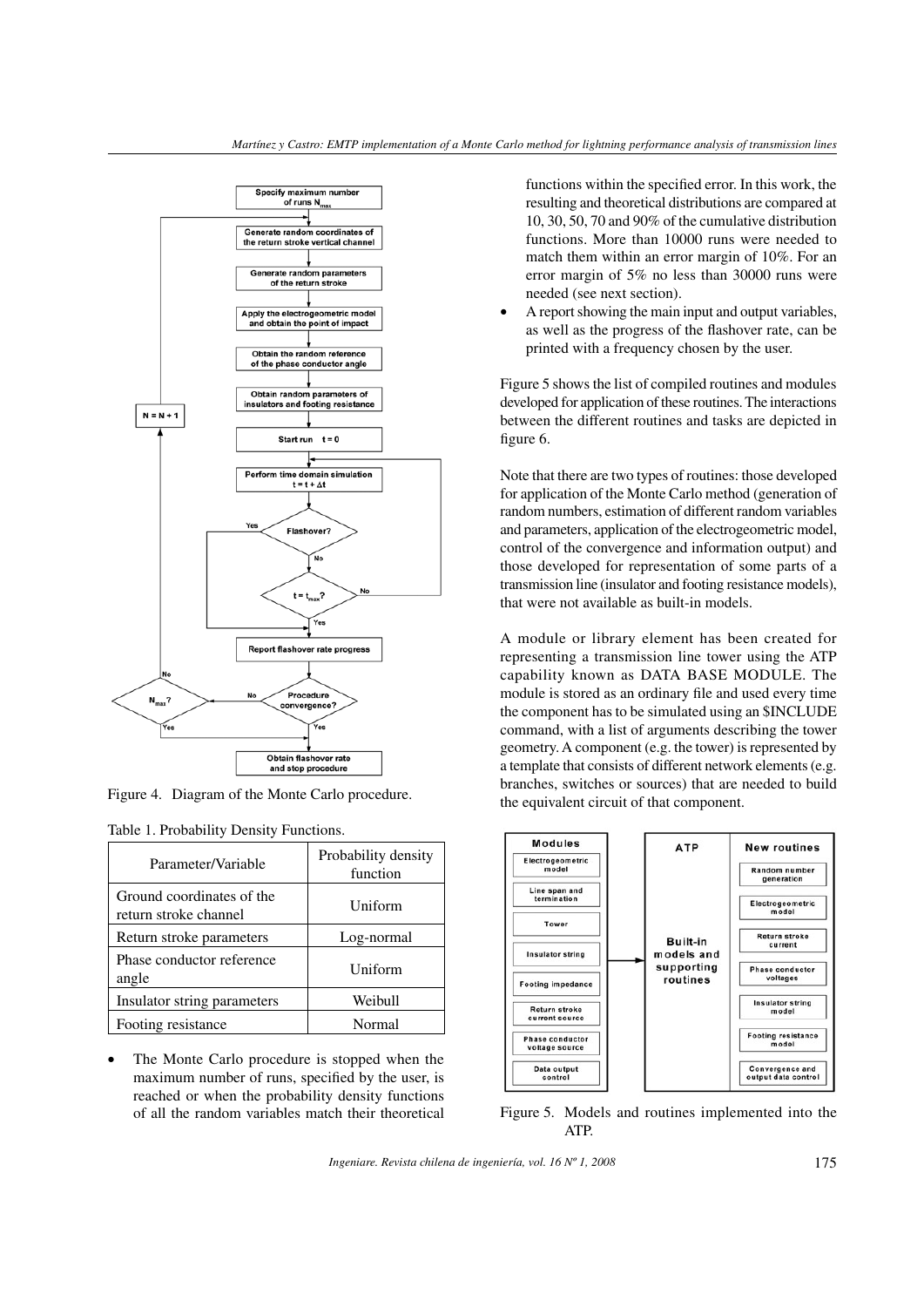The same capability has been used to create the modules listed in the left column of figure  $5$ ; in this case the modules work as an interface that facilitates the usage of the new built-in routines and models.



Figure 6. Interactions between tasks implemented for lightning flashover rate calculation.

## **SIMULATION RESULTS**

# **Test Line**

Figure 7 shows the tower design for the line tested in this paper. It is a 400 kV line, with two conductors per phase and two shield wires, whose characteristics are provided in table 2.



Figure 7. 400 kV line configuration (Values within parenthesis are midspan heights).

Table 2. Line conductor characteristics.

|                  | Type          | Diameter<br>(mm) | Resistance<br>(Q/km) |
|------------------|---------------|------------------|----------------------|
| Phase conductors | <b>CURLEW</b> | 31.63            | 0.05501              |
| Shield wires     | 94S           | 12.60            | 0.642.               |

#### **Transmission Line and Lightning Parameters**

A model of the test line was created using ATP capabilities and following the guidelines summarized in the section on modeling guidelines.

- The line was represented by three 400-m spans plus a 30-km section as line termination at each side of the point of impact.
- The surge impedance of towers was calculated according to the expression suggested by CIGRE [17]. A value of 134  $\Omega$  was estimated for all towers.
- Table 3 shows the parameters to be used in the insulator equations that were detailed above.

Table 3. Leader Parameters.

| Parameter                                        | <b>Negative Flashes</b> | <b>Positive Flashes</b> |
|--------------------------------------------------|-------------------------|-------------------------|
| $k_{\rm r}$ , m <sup>2</sup> /(V <sup>2</sup> s) | $1.3E-6$                | $1.2E-6$                |
| $E_{I0}$ , kV/m                                  | 570                     | 490                     |

The value of the average gradient at the critical flashover voltage,  $E_{50}$ , was assumed to be the same that  $E_{l0}$  for both negative and positive flashes. The striking distance of insulator strings was in all cases 3.212 m.

Only single stroke flashes were considered. A return stroke was represented by a concave waveform, with parameter  $n$ , to be specified in equation (6), equal to 5.

The following probability density functions were assumed for each random value:

Lightning stroke: Peak current magnitude, rise time and tail time were determined by assuming a log-normal distribution for all of them. Table IV shows the values used for each parameter. In addition, parameters were independently distributed, i.e.  $\rho_c$ =0. Since unrealistic values of the peak current magnitude can be generated using these parameters, the distributions have been truncated for both polarities at 500 kA.

| Parameter          | Negative |                | Positive |                |
|--------------------|----------|----------------|----------|----------------|
|                    | X        | $\sigma_{lnx}$ | X        | $\sigma_{lnx}$ |
| $I_{100}$ , kA     | 34.0     | 0.740          | 40.0     | 0.980          |
| $t_{\rho}$ $\mu$ s | 2.0      | 0.494          | 10.0     | 1.210          |
| $t_h$ , $\mu$ s    | 77.5     | 0.577          | 230.0    | 1.330          |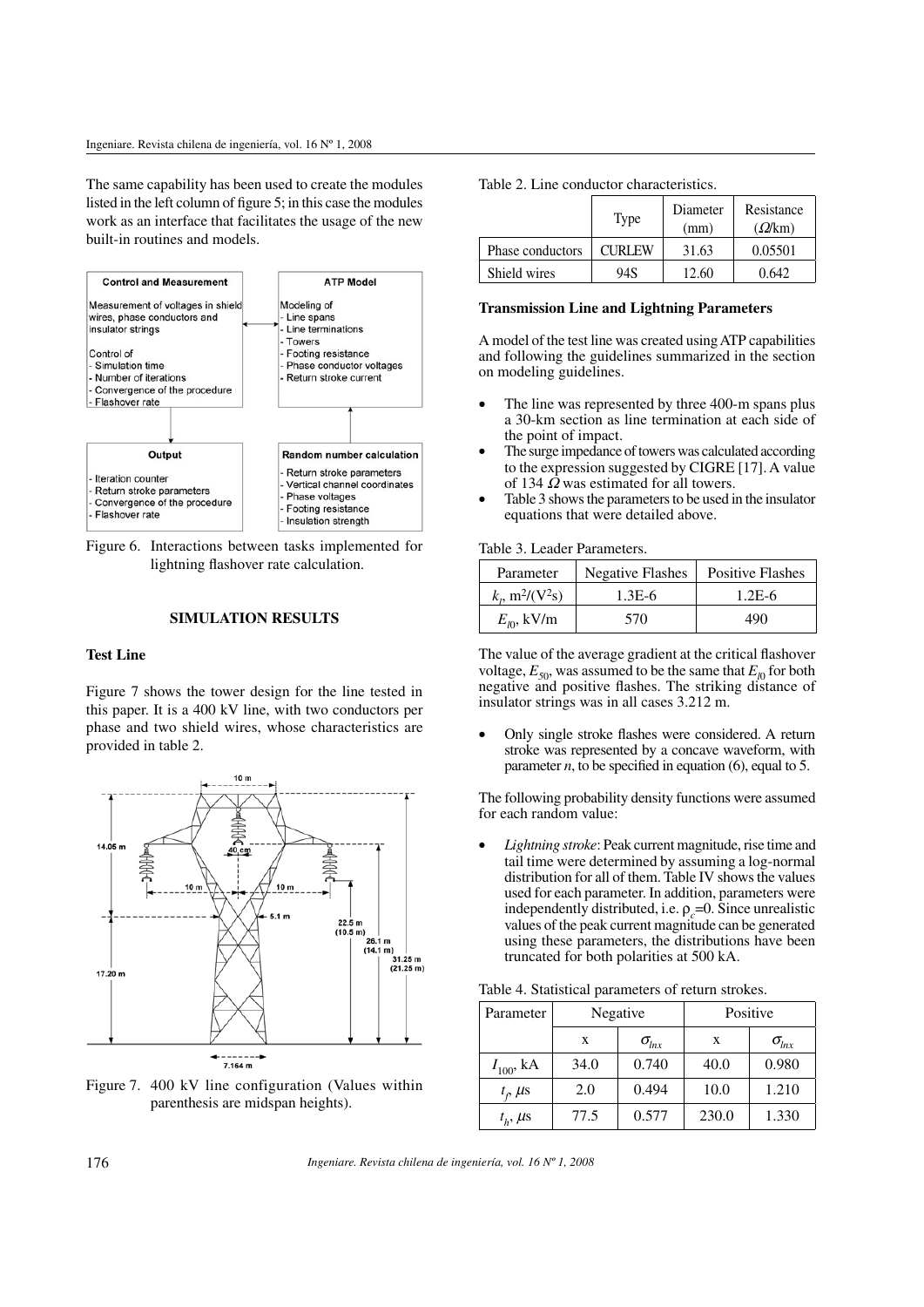- *Phase conductor voltages*: The reference angle was estimated by assuming a uniform distribution between 0 and 360 degrees.
- Insulator strings: A Weibull distribution was assumed for  $E_{10}$ . The mean values were those shown in Table III, while the standard deviation in both cases was 5%.
- Footing resistances: A normal distribution with  $R_m$ =50  $\Omega$  and  $\sigma$ =5  $\Omega$ , where  $R_m$ , is the mean value of the resistance at low current and low frequency. The value of the soil resistivity was 500 ohm-m.
- *Stroke location*: It was estimated before applying the electrogeometric model recommended by IEEE [2], and generated by assuming a vertical path and a uniform ground distribution of the leader.

No flashovers other than those across insulator strings have been considered.

## **Simulation Results**

The influence of the flash polarity was analyzed by assuming that all flashes were either only negative or only positive. After 40000 runs with each polarity, the flashover rate was respectively 0,6025 and 0,9075 per 100 km-year for negative and positive flashes [8]. These results were deduced by assuming that the flash ground density was  $N_g = 1$  flash per km<sup>2</sup> and year.

Figure 8 shows the results obtained with negative polarity flashes. Similar results, with different range of values, were obtained with positive polarity flashes. From these results the following conclusions can be derived: There is a range of peak current magnitudes for each type of flashover and a range of values that do not cause flashover. Since the parameters assumed for each polarity were different, the distributions are also different, although backflashovers are not caused with peak current magnitudes below 100 kA, neither with negative nor with positive strokes.

#### **Discussion**

The value of the rise time with which back-flashovers are caused shows a different range for each polarity: no backflashovers were caused by negative strokes with a rise time above  $5 \mu s$ , while there were backflashovers caused by positive strokes with a rise time longer than 10  $\mu$ s. The main factors that contribute to the latter result are the insulator strength, which is lower under positive strokes, and the tail duration of these strokes, which is much longer than that of negative strokes. According to the leader progression model, a flashover can be caused after the peak voltage if the tail is long enough.

Several parts of the transmission line model are not accurate enough: corona effect is not included in the line span models, voltages induced by the electric and magnetic fields of lightning channels to shield wires and phase conductors are neglected, the footing impedance model is too simple. In addition, a vertical direction is assumed for the stroke leader when it approaches earth. However, the incorporation of these aspects will not significantly vary the flashover rate, see for instance [9]. In addition, it is worth mentioning that no study with a more realistic representation of all these aspects has been performed to date.



a) Peak current magnitude of strokes to shield wires that caused flashover.







c) Rise time distribution of strokes to shield wires and towers

Figure 8. Distribution of negative stroke currents.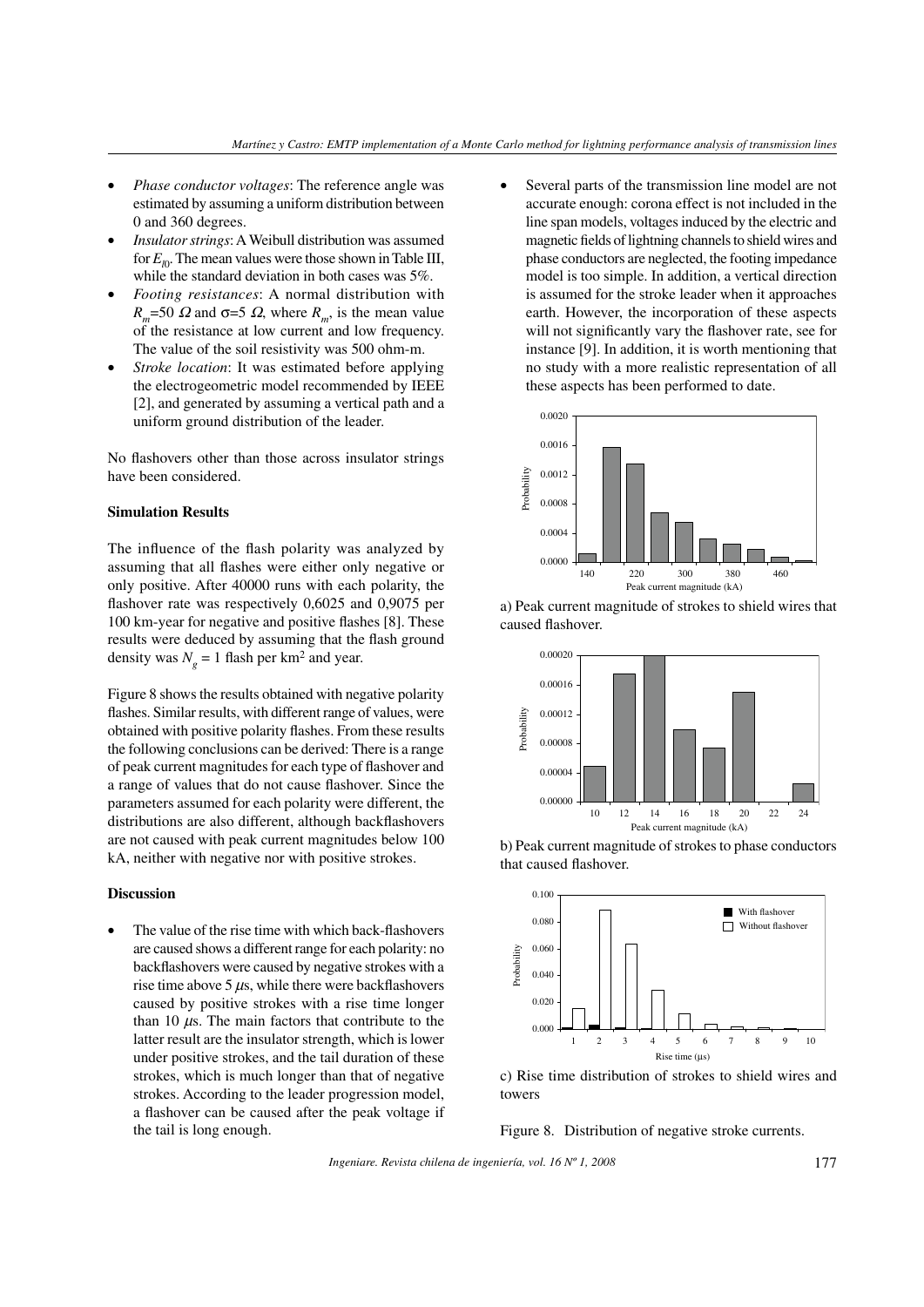- Sensitivity studies can be very useful to analyze the influence of line and stroke parameters, and to determine what range of values might be of concern. Although the number of parameters involved in lightning calculations is very high, only some of them can be accurately specified from the line geometry. For results derived from sensitivity studies presented in previous papers see [6-9]. From those studies it is obvious that the flashover rate increases with the peak current magnitude and decreases with the rise time; in addition, the influence of the tower footing resistance is not critical for low values of the soil resistivity and low values of *R<sup>m</sup>* .
- A non-zero correlation coefficient between the probability density functions of the peak current magnitude and the rise time has been suggested [17]. Figure 9 shows the relationship between flashover rate and correlation coefficient for negative flashes. A similar trend is deduced for positive flashes. According to results previously presented, the BFOR is very sensitive to the coefficient of correlation between the peak current magnitude and the rise time, while the SFFOR remains practically constant, irrespective of the value of  $\rho_c$ ; consequently, the Total Flashover Rate decreases as the coefficient of correlation increases. These results confirm that an accurate knowledge of this parameter is an important issue for flashover rate calculations. For more details see references [6] and [8].



Figure 9. Sensitivity analysis: Total flashover rate vs. correlation coefficient. Negative flashes  $(N_g = 1 \text{ fl/km}^2).$ 

### **CONCLUSIONS**

EMTP-like programs are powerful and flexible tools that can be successfully applied to the lightning performance analysis of overhead lines. This paper has shown how the ATP can be adapted for the study of transmission lines.

ATP capabilities have been applied to the development and implementation of a Monte Carlo procedure and several models that are adequate for the lightning performance analysis of transmission lines. The paper has

- presented the ATP features that can be used for such purpose,
- summarized the models needed for representing the different parts of a transmission line,
- shown how the ATP features can be applied to the development of some of them,
- illustrated the scope of the procedure and the models developed for the present work.

Although the transmission line model used in this work has some limitations, it is in the characterization of lightning where the limitations are more important. In fact, most EMTP-like tools have capabilities that allow users to develop models more accurate and sophisticated than some of those used in this work; however, the uncertainties with which lightning strokes are represented and the fact that modern detection systems cannot provide good estimates of all lightning parameters are more obvious and important limitations [31-33].

# **RERERENCES**

- [1] A.R. Hileman. "Insulation Coordination for Power Systems". Marcel Dekker. 1999.
- [2] IEEE Std. 1243-1997. "IEEE Guide for improving the lightning performance of transmission lines". 1997.
- [3] P. Moreno, P. Gómez, J.L. Naredo and J.L. Guardado. "Frequency domain transient analysis of electrical networks including non-linear conditions". Electrical Power and Energy Systems. Vol. 27, pp. 139-146. 2005.
- [4] A. Kaygusuz, M. Salih Mamis and E. Akin. "s-Domain analysis of lightning surge response of a transmission tower with phase conductors". International Conference on Power Systems Transients - IPST. New Orleans. 2003.
- [5] J. Clavio Salari and C. Portela. "A methodology for electromagnetic transients calculation - An application for the calculation of lightning propagation in transmission lines". IEEE Transactions on Power Delivery. Vol. 22  $N^{\circ}$  1, pp. 527-536. January 2007.
- [6] J.A. Martinez and F. Castro-Aranda. "Lightning performance analysis of overhead transmission lines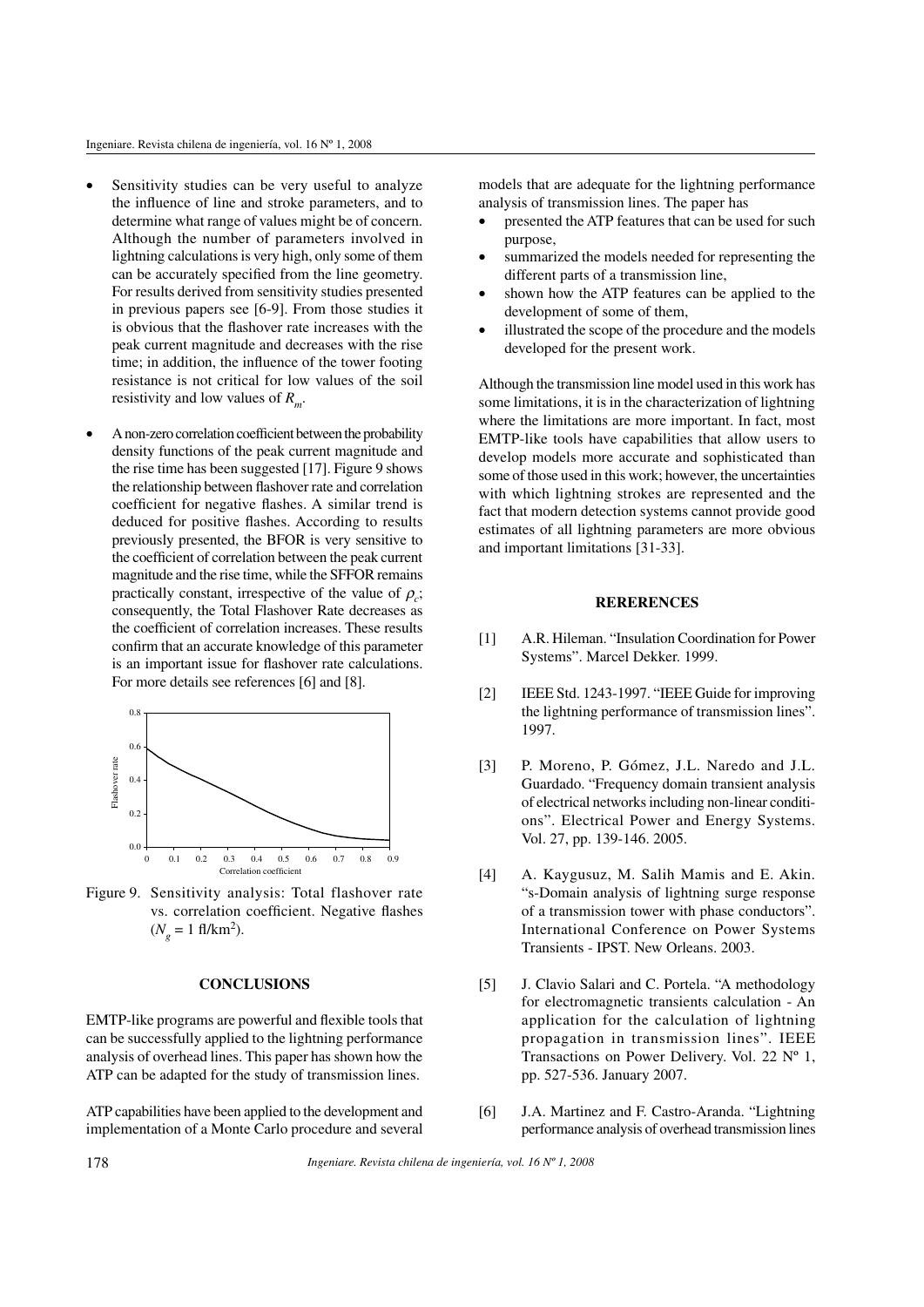using the EMTP". IEEE Trans. on Power Delivery. Vol. 20 Nº 3, pp. 2200-2210. July 2005.

- [7] J.A. Martinez and F. Castro-Aranda. "Tower modeling for lightning analysis of overhead transmission lines". IEEE PES General Meeting 2005. San Francisco. June 2005.
- [8] J.A. Martinez and F. Castro-Aranda. "Lightning characterization for flashover rate calculation of overhead transmission lines". Proc. of IEEE PES General Meeting 2006. Montreal. June 2006.
- [9] J.A. Martinez and F. Castro-Aranda. "Influence of the stroke angle on the flashover rate of an overhead transmission line". Proc. of IEEE PES General Meeting 2006. Montreal. June 2006.
- [10] H.W. Dommel. Electromagnetic Transients Program. Reference Manual, Bonneville Power Administration. Portland. 1986.
- [11] CIGRE WG 33-02. "Guidelines for Representation of Network Elements when Calculating Transients". 1990.
- [12] IEEE TF on Fast Front Transients (A. Imece, Chairman). "Modeling guidelines for fast transients". IEEE Trans. on Power Delivery. Vol. 11 Nº 1, pp. 493-506. January 1996.
- [13] "Modeling and Analysis of System Transients Using Digital Programs". A.M. Gole, J.A. Martinez-Velasco and A.J.F. Keri (Eds.). IEEE PES Special Publication. TP-133-0. 1999.
- [14] V.A. Rakov and M.A. Uman. Lightning. Physics and Effects. Cambridge University Press. 2003.
- [15] IEEE TF on Parameters of Lightning Strokes. "Parameters of lightning strokes: A review". IEEE Trans. on Power Delivery. Vol. 20 Nº 1, pp. 346-358. January 2005.
- [16] A. Pigini, G. Rizzi, E. Gareagnati, A. Porrimo, G. Baldo and G. Pesavento. "Performance of large air gaps under lightning overvoltages: Experimental study and analysis of accuracy of predetermination methods". IEEE Trans. on Power Delivery. Vol. 4 Nº 2, pp. 1379-1392. April 1989.
- [17] CIGRE WG 33-01. "Guide to Procedures for Estimating the Lightning Performance of Transmission Lines". CIGRE Brochure 63. 1991.
- [18] W.A. Chisholm and W. Janischewskyj. "Lightning surge response of ground electrodes". IEEE Trans. on Power Delivery. Vol. 14 Nº 2, pp. 1329-1337. April 1989.
- [19] A.M. Mousa. "The soil ionization gradient associated with discharge of high currents into concentrated electrodes". IEEE Trans. on Power Delivery. Vol. 9 Nº 3, pp. 1669-1677. July 1994.
- [20] IEC 60071-2. "Insulation co-ordination. Part 2: Application guide". 1996.
- [21] R.B. Anderson and A.J. Eriksson. "Lightning parameters for engineering applications". Electra. Nº 69, pp. 65-102. March 1980.
- [22] G. Diendorfer, W. Schulz and V.A. Rakov. "Lightning characteristics based on data from the Austrian lightning location system". IEEE Trans. Electromag. Compat. Vol. 40 Nº 4, pp. 452-464. November 1998.
- [23] F. Heidler, J.M. Cvetic and B.V. Stanic. "Calculation of lightning current parameters". IEEE Trans. on Power Delivery. Vol. 14 Nº 2, pp. 399-404. April 1999.
- [24] S. Yokoyama, K. Miyake, T. Suzuki and S. Kanao. "Winter lightning on Japan sea coast- development of measuring system on progressing feature of lightning discharge". IEEE Trans. on Power Delivery. Vol. 5 Nº 3, pp. 1418-1425. July 1990.
- [25] A. Asakawa, K. Miyake, S. Yokoyama, T. Shindo, T. Yokota and T. Sakai. "Two types of lightning discharge to a high stack on the coast of the sea of Japan in winter". IEEE Trans. on Power Delivery. Vol. 12 Nº 3, pp. 1222-1231. July 1997.
- [26] J.A. Martinez and J. Martin-Arnedo. "Expanding" capabilities of EMTP-like tools: From analysis to design". IEEE Trans. on Power Delivery. Vol. 18 Nº 4, pp. 1569-1571. October 2003.
- [27] Can/Am Users Group. ATP Rule Book. 2000.
- [28] F. James. "A review of pseudorandom number generators". Computer Phys. Comm. Vol. 60, pp. 329-344. 1990.
- [29] G. Marsaglia and A. Zaman. "A random number generator for PC's". Computer Phys. Comm. Vol. 60, pp. 345-349. 1990.